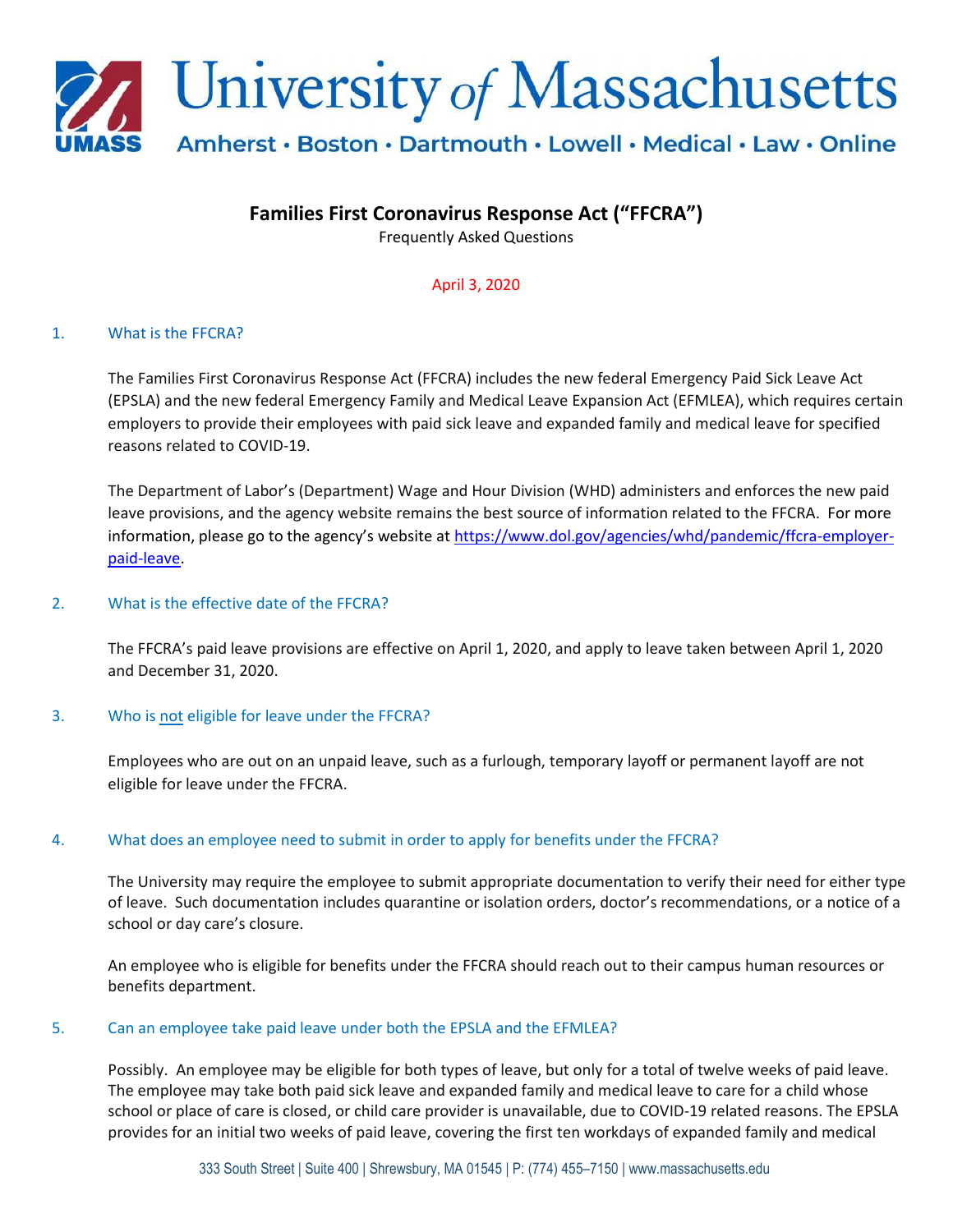leave, which are otherwise unpaid under the EFMLEA. After the first ten workdays have elapsed, an employee will receive 2/3 of their [regular rate of pay,](https://www.dol.gov/agencies/whd/fact-sheets/56a-regular-rate) up to \$200/day and \$10,000/total, for the hours they would have been scheduled to work in the subsequent ten weeks under the EFMLEA.

Please note that an employee can only receive the additional ten weeks of expanded family and medical leave under the EMLEA for leave to care for a child whose school or place of care is closed, or whose child care provider is unavailable, due to COVID-19 related reasons.

### 6. Who is a "son or daughter" under FFCRA?

Under the FFCRA, a "son or daughter" is your own child, which includes your biological, adopted, or foster child, your stepchild, a legal ward, or a child for whom you are standing in loco parentis; someone with day-to-day responsibilities to care for or financially support a child.

In light of Congressional direction to interpret definitions consistently, WHD clarifies that under the FFCRA a "son or daughter" is also an adult son or daughter (i.e., one who is 18 years of age or older), who (1) has a mental or physical disability, and (2) is incapable of self-care because of that disability.

# 7. What is the University's notice requirement under the FFCRA?

The Act requires the University to post in a conspicuous place [a notice,](https://www.dol.gov/sites/dolgov/files/WHD/posters/FFCRA_Poster_WH1422_Non-Federal.pdf) approved by the Secretary of Labor. This requirement can be satisfied by emailing or mailing the notice to current employees. The notice has been emailed to all employees by each campus in order to meet this requirement.

# Emergency Paid Sick Leave Act ("EPSLA")

# 1. Who is eligible for paid sick leave under the EPSLA?

All employees, regardless of how long they have been employed, are eligible for emergency paid sick leave. Employees will be eligible if they are unable to work (or telework) because:

- 1. The employee is subject to a Federal, State, or local quarantine or isolation order related to COVID-19.
- 2. The employee has been advised by a health care provider to self-quarantine due to concerns related to COVID-19.
- 3. The employee is experiencing symptoms of COVID-19 and seeking a medical diagnosis.
- 4. The employee is caring for an individual who is subject to paragraphs (1) or (2).
- 5. The employee is caring for a son or daughter of such employee if the school or place of care of the son or daughter has been closed, or the child care provider of such son or daughter is unavailable, due to COVID-19 precautions.
- 6. The employee is experiencing any other substantially similar condition specified by the Secretary of Health and Human Services in consultation with the Secretary of the Treasury and the Secretary of Labor.

### 2. How long is the leave under the EPSLA?

The leave under EPSLA provides for two weeks of paid sick leave: eighty (80) hours for full-time employees; and for part-time employees, the number of hours equal to the average that such employee works in a two-week period.

3. Can an employee take emergency paid sick leave intermittently?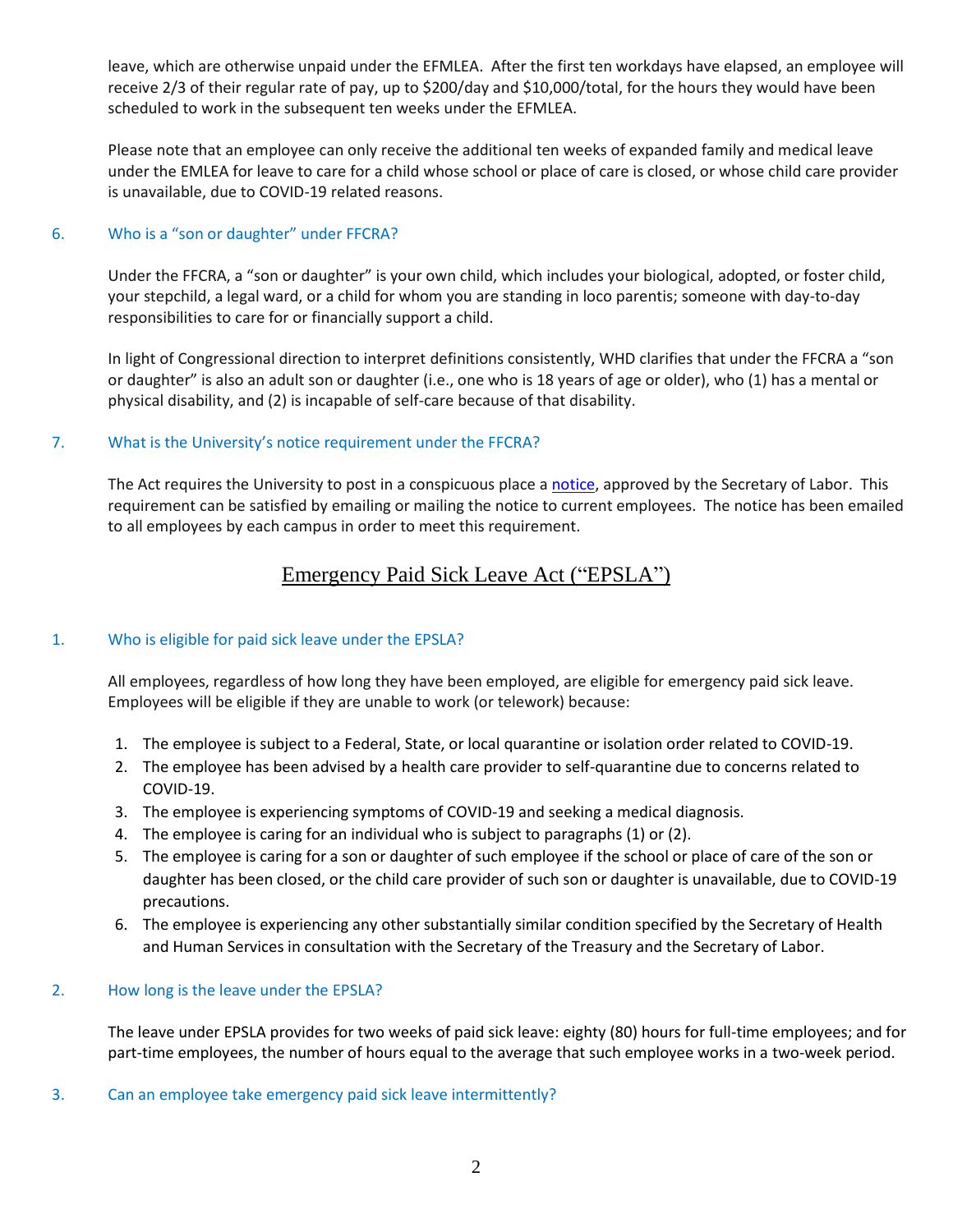Yes, for teleworking employees; but only in full-day increments and only if the employee is unable to telework their normal schedule of hours, due to one of the qualifying reasons in the EPSLA.

For employees still working at their usual worksite and not teleworking, this type of paid sick leave may NOT be taken intermittently, unless they need to take the paid sick leave to take care of a child because the child's school or usual place of care is closed due to COVID-19 related reasons. Again, all intermittent use of time must be in fullday increments. Once an employee begins taking paid sick leave for one of the other qualifying reasons, the employee must continue to take paid sick leave each day until they either (1) use the full amount of paid sick leave; or (2) no longer have a qualifying reason for taking paid sick leave.

### 4. At what rate of pay must the University provide paid sick leave under the EPSLA?

Employees must be paid at their regular rate of pay or state/federal minimum wage, whichever is more, up to \$511/day and \$5110/total for first 3 reasons above; and 2/3 of their regular rate of pay up to \$200/day and \$2000/total for last 3 reasons.

#### 5. Can an employee use accrued paid time off to supplement the daily rate?

No, an employee cannot use accrued paid time off to supplement the daily rate.

6. How much notice does an employee have to give to take emergency paid sick leave?

The employee must follow their department's notice provisions in order to receive such paid sick time.

7. Does any unused paid sick leave under the EPSLA carry over from one year to the next?

No, unused paid sick leave does not carry over.

#### 8. Do employees have to use other forms of paid leave before using this type of leave?

No, the EPSLA leave benefits are in addition to whatever paid sick leave the University already provides under any state or local law, collective bargaining agreement, or policy.

#### 9. How does the EPSLA work with regard to collective bargaining agreements, or other state or local requirements?

Nothing under the EPSLA shall diminish the rights or benefits otherwise provided under federal, state or local law; under any collective bargaining agreements; or any existing University policy.

### 10. If an employee leaves their employment, must the University pay them out for any unused sick time benefit under the EPSLA?

No. The EPSLA does not require any reimbursement to an employee for unused paid sick time upon the employee's termination, resignation, retirement, or other separation from employment.

#### 11. Are there prohibited acts by an employer under the EPSLA?

Yes, it is unlawful for the University to discharge, discipline, or in any other manner discriminate against any employee who (i) takes leave in accordance with the EPSLA; and (ii) has filed a complaint or caused to be instituted any proceeding under, or related to EPSLA, or has testified or is about to testify in any proceeding.

Enforcement for failure to pay sick leave or unlawful termination will be pursuant to the Fair Labor Standards Act.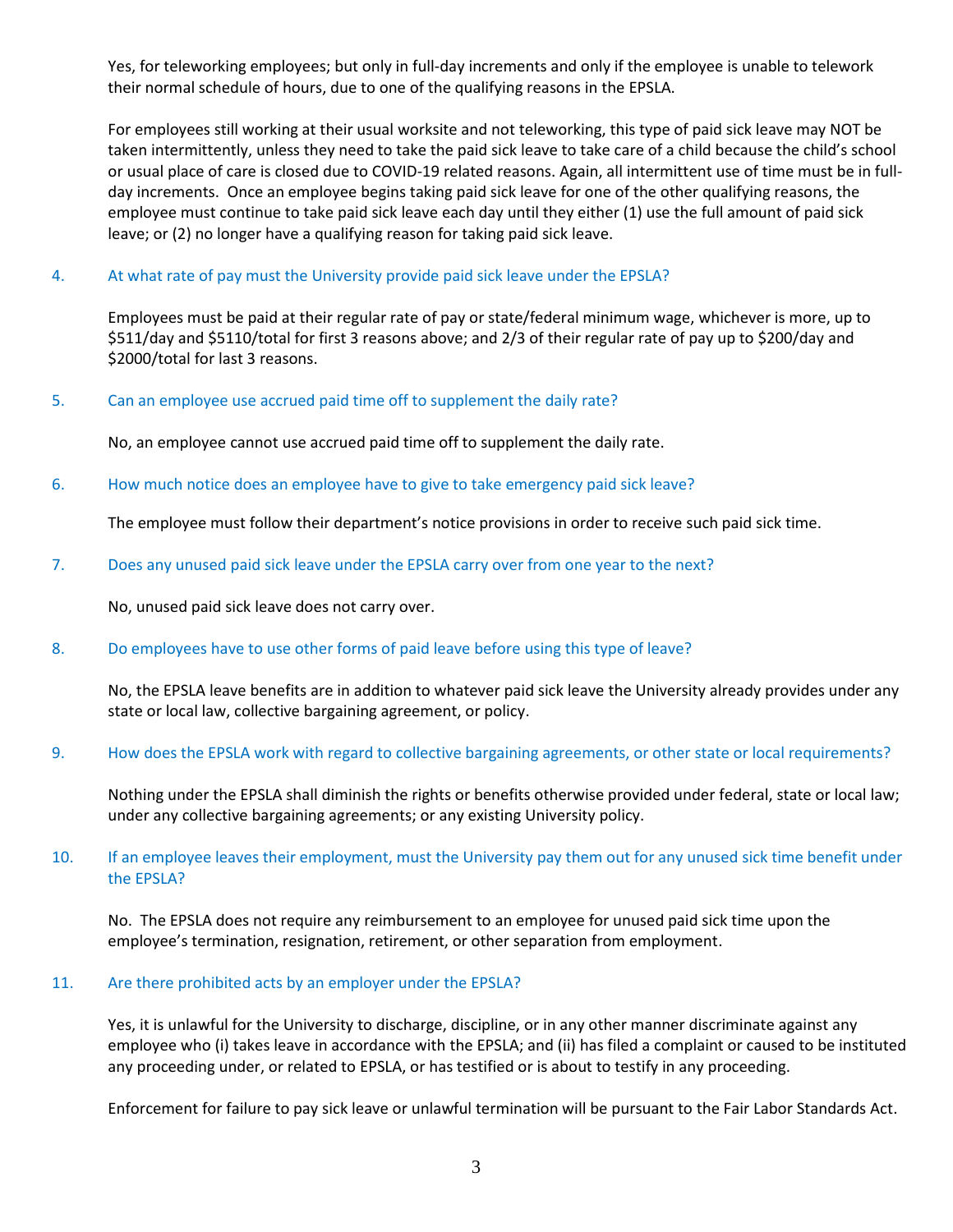# 1. Who is eligible for leave under the EFMLEA?

All employees (full- or part-time) who have been employed for 30 calendar days who have a "qualifying need related to a public health emergency" are eligible for leave under the EFMLEA. The Act defines "qualifying need related to a public health emergency" as "the employee is unable to work (or telework) due to a need for leave to care for the son or daughter under 18 years of age of such employee if the school or place of care has been closed, or the child care provider of such son or daughter is unavailable, due to a public health emergency."

# 2. How many weeks of EFMLEA does an employee receive and is it paid?

Like FMLA, this leave allows for an employee to be out of work for up to twelve (12) weeks total in a year. The first 10 days are unpaid; however, the employee can substitute any accrued paid time off during the first 10 days of leave if they choose; the University cannot mandate that the employee use paid time.

The employee can utilize the federal paid sick leave at 2/3 of their regular rate of pay up to \$200/day and \$2000/total available under the EPSLA.

# 3. What if an employee has already taken FMLA; are they still eligible to take the expanded FMLA?

Employees may take a total of 12 weeks for FMLA or expanded FMLA in a 12-month period. If an employee has taken some, but not all 12 weeks of their leave under FMLA during the current 12-month period, the employee may take the remaining portion of leave available.

# 4. Can an employee take EFMLEA intermittently?

Yes, intermittent use of FMLA is permissible but not mandated by the FFCRA. The University will permit intermittent use of leave only when the employee is unable to telework their normal schedule of hours, upon approval of the manager of the schedule and in full day increments only.

# 5. How are employees paid under EFMLEA?

- The employee's first 10 days (2 weeks) are unpaid. Employees may use either accrued paid time off or federal paid sick leave for this period of time, where the rate of pay would depend on the qualifying reason for the federal paid sick leave.
- Full time employees shall receive 2/3 of an employee's regular rate of pay at the employee's normal schedule, up to \$200/day and \$10,000/total.
- Part time employees shall receive 2/3 of the employee's regular rate of pay, at the number equal to the average amount of hours that the employee was scheduled to work per day in the preceding six months, up to \$200/day and \$10,000/total.

# 6. How much notice does an employee have to give before taking leave under the EFMLEA?

Employees are to provide as much advance notice as practicable prior to taking this leave.

# 7. Are there prohibited acts by an employer under EFMLEA?

Employers should reinstate employees to their job following use of this type of leave; employers cannot discriminate or retaliate against employees for using this time of leave (just like FMLA protections).